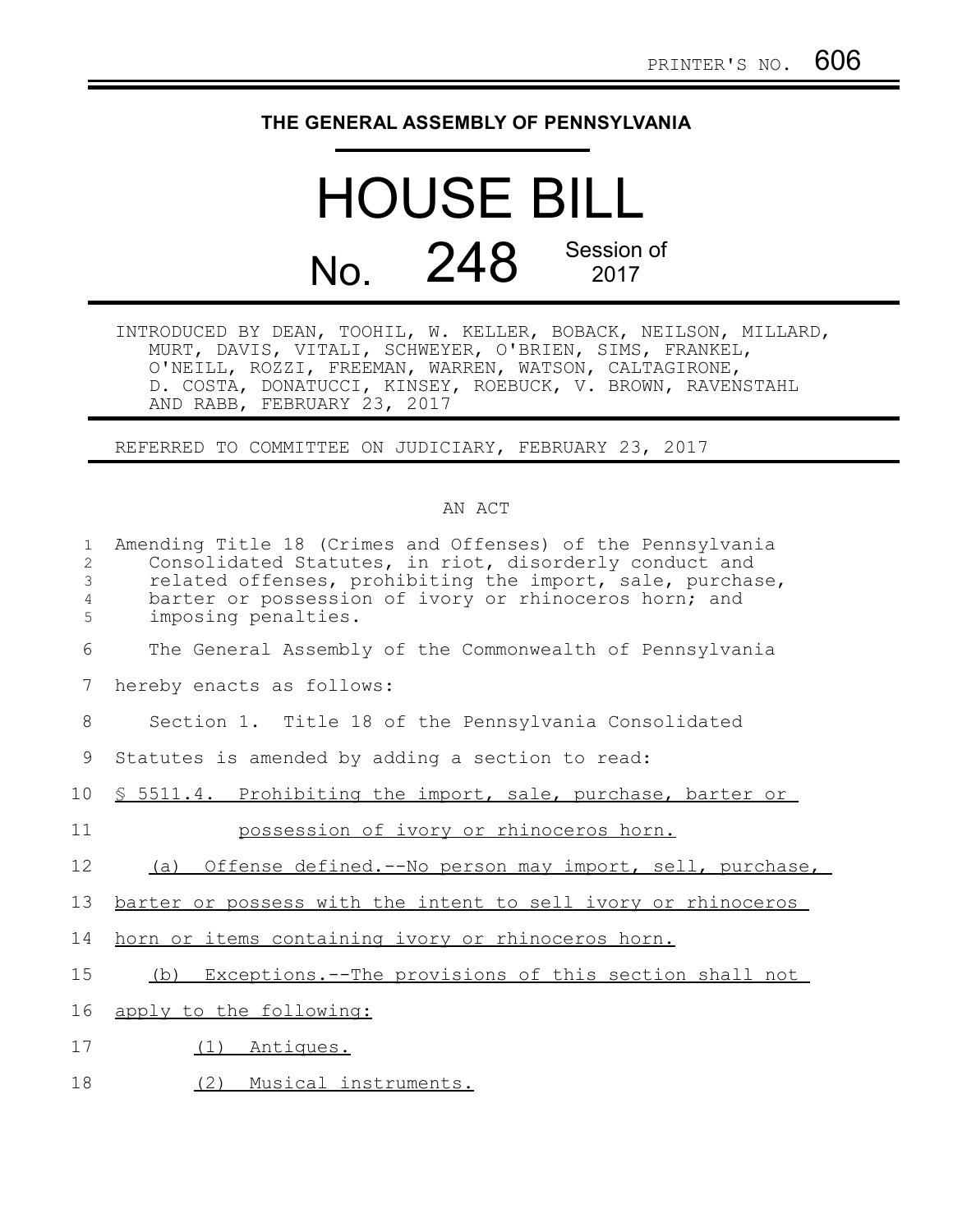| $\mathbf 1$  | Ivory, ivory products, rhinoceros horn or rhinoceros<br>(3)      |
|--------------|------------------------------------------------------------------|
| $\mathbf{2}$ | horn products conveyed to a lawful beneficiary upon the death    |
| 3            | or anticipated death of the owner, provided that the             |
| 4            | beneficiary may not sell those items.                            |
| 5            | Employees or agents of the Federal or State<br>(4)               |
| 6            | government undertaking law enforcement activities pursuant to    |
| 7            | Federal or State law or other mandatory duties.                  |
| 8            | An import of ivory, ivory products, rhinoceros horn<br>(5)       |
| $\mathsf 9$  | or rhinoceros horn products that is expressly authorized by      |
| 10           | Federal license or permit.                                       |
| 11           | (c) Educational or scientific use.--The Department of            |
| 12           | Environmental Protection may permit, under terms and conditions  |
| 13           | as the department may prescribe, the import, sale, offer for     |
| 14           | sale, purchase, barter or possession with the intent to sell of  |
| 15           | ivory, ivory products, rhinoceros horn or rhinoceros horn        |
| 16           | products for educational or scientific purposes, unless the      |
| 17           | activity is prohibited by law.                                   |
| 18           | (d) Penalties.--A person who violates subsection (a) commits     |
| 19           | a misdemeanor of the second degree and shall, upon conviction,   |
| 20           | be sentenced as follows:                                         |
| 21           | For a first offense, a fine of not less than \$1,000.<br>(1)     |
| 22           | (2)<br>For a second or subsequent offense, a fine of not         |
| 23           | less than \$5,000, or an amount equal to two times the total     |
| 24           | value of the ivory, ivory products, rhinoceros horn or           |
| 25           | rhinoceros horn products, whichever is greater.                  |
| 26           | (e) Seizure.--Upon conviction for violating the provisions       |
| 27           | of this section, the court shall order the seizure of all ivory, |
| 28           | ivory products, rhinoceros horn and rhinoceros horn products     |
| 29           | involved in the violation and transfer them to the Department of |
| 30           | Environmental Protection for proper disposal or donation for     |
|              | 20170HB0248PN0606<br>$-2 -$                                      |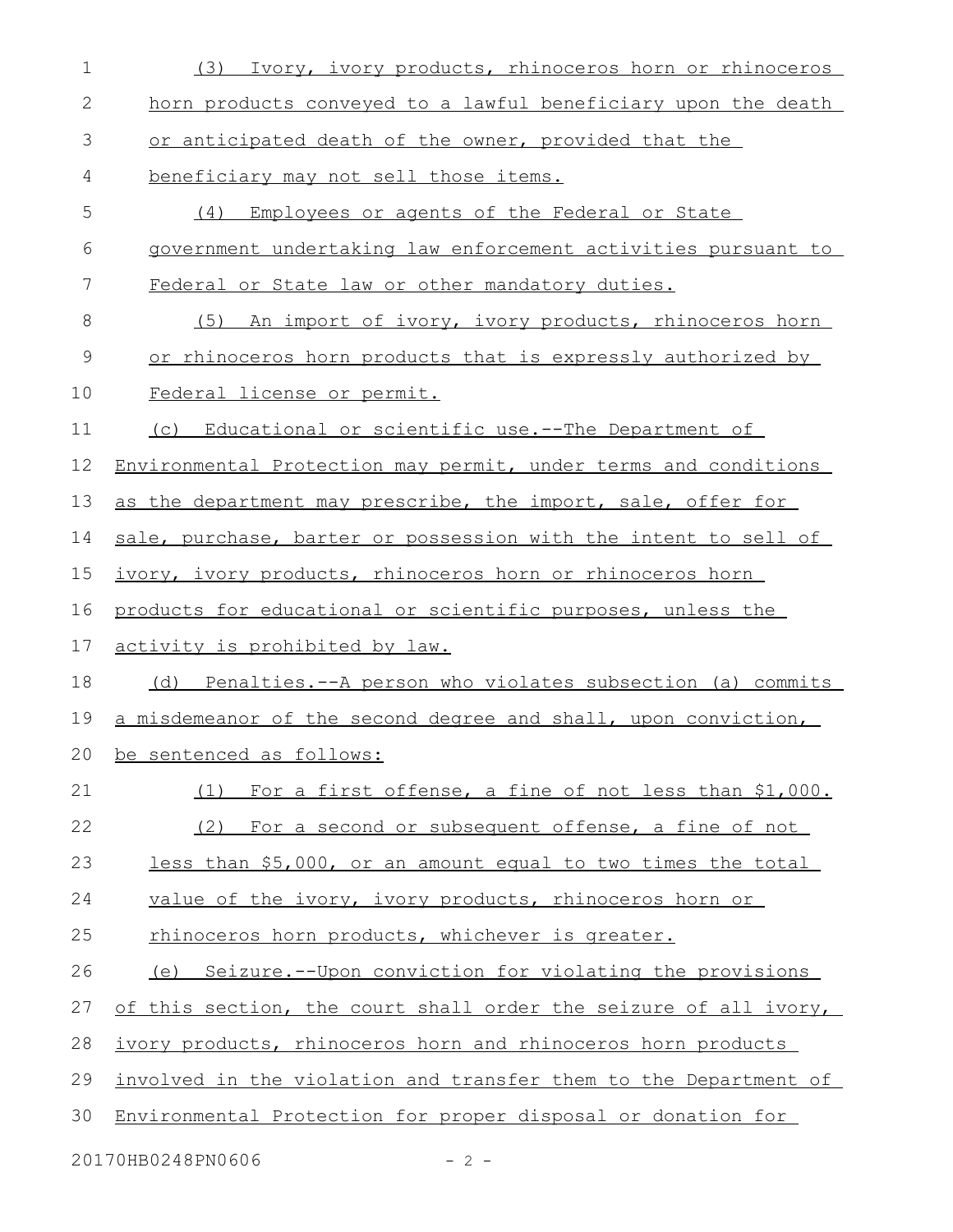| $\mathbf 1$ | educational or scientific purposes.                              |
|-------------|------------------------------------------------------------------|
| 2           | (f) Definitions.--As used in this section, the following         |
| 3           | words and phrases shall have the meanings given to them in this  |
| 4           | subsection:                                                      |
| 5           | "Antiques." An object that:                                      |
| 6           | (1) contains ivory or rhinoceros horn weighing less than         |
| 7           | 200 grams; and                                                   |
| 8           | is documented by the owner or seller to be not less<br>(2)       |
| 9           | than 100 years old.                                              |
| 10          | "Ivory." A tooth or tusk composed of ivory from any animal,      |
| 11          | including, but not limited to, an elephant, hippopotamus,        |
| 12          | mammoth, narwhal, walrus or whale, or a piece thereof, including |
| 13          | raw ivory or worked ivory made into an ivory product.            |
| 14          | "Ivory product." An item that contains or is wholly or           |
| 15          | partially made from ivory.                                       |
| 16          | "Musical instruments." A musical instrument that has as a        |
| 17          | fixed component ivory or rhinoceros horn weighing less than 200  |
| 18          | grams.                                                           |
| 19          | "Raw ivory." An ivory surface, polished or unpolished,           |
| 20          | unaltered or minimally changed by carving.                       |
| 21          | "Rhinoceros horn." The horn or a piece of horn from any          |
| 22          | species of rhinoceros.                                           |
| 23          | <u>"Rhinoceros horn product." An item that contains or is </u>   |
| 24          | wholly or partially made from a rhinoceros horn.                 |
| 25          | "Total value of ivory, ivory products, rhinoceros horn and       |
| 26          | rhinoceros horn products." The fair market value of the ivory,   |
| 27          | ivory products, rhinoceros horn and rhinoceros horn products or  |
| 28          | the actual price paid for the ivory, ivory products, rhinoceros  |
| 29          | horn and rhinoceros horn products, whichever is greater.         |
| 30          | "Worked ivory." Ivory that has been embellished, carved,         |
|             |                                                                  |

20170HB0248PN0606 - 3 -